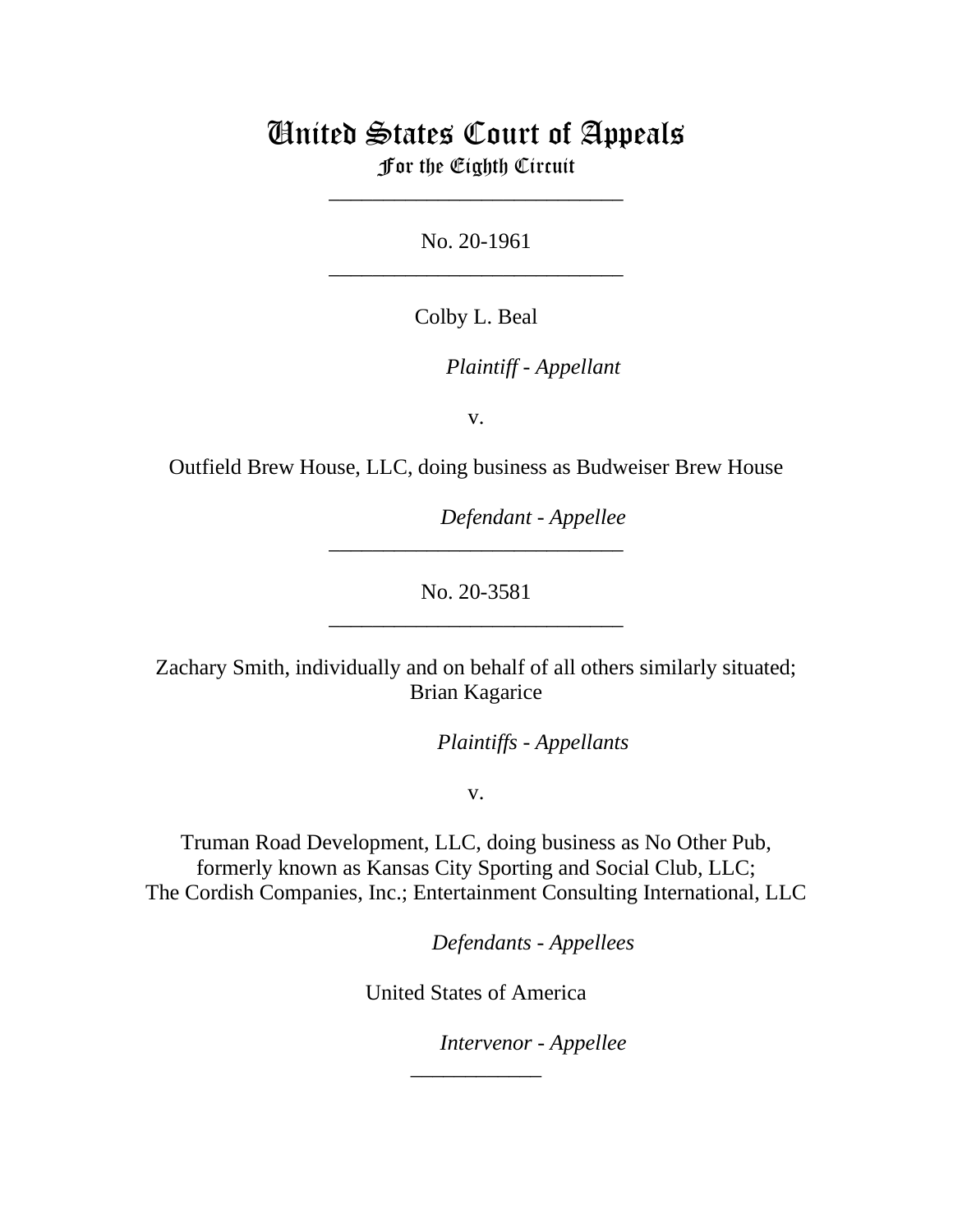Appeal from United States District Court for the Western District of Missouri

\_\_\_\_\_\_\_\_\_\_\_\_

Submitted: November 17, 2021 Filed: March 24, 2022

\_\_\_\_\_\_\_\_\_\_\_\_

\_\_\_\_\_\_\_\_\_\_\_\_

Before COLLOTON, GRASZ, and KOBES, Circuit Judges.

GRASZ, Circuit Judge.

This is a consolidated appeal with a single issue: whether an automated marketing system that sends promotional text messages to phone numbers randomly selected from a database of customers' information is an automated telephone dialing system (an "Autodialer") under the Telephone Consumer Protection Act (the "TCPA"). The district court<sup>[1](#page-1-0)</sup> held it was not. We agree.

## **I. Background**

Appellees Outfield Brew House, LLC and Truman Road Development, LLC operate separate bar establishments (the "Establishments"). The Establishments use a marketing software called "Txt Live," which allows them to send text messages to former and potential customers. Appellants are persons who received promotional text messages from one of the Establishments through Txt Live. Appellants argue these messages violated the TCPA because they were sent using an Autodialer without Appellants' consent. The sole dispute in this appeal is whether Txt Live falls within the TCPA's definition of an Autodialer.

<span id="page-1-0"></span><sup>&</sup>lt;sup>1</sup>The Honorable Douglas Harpool, United States District Judge for the Western District of Missouri, and the Honorable Nanette K. Laughrey, United States District Judge for the Western District of Missouri.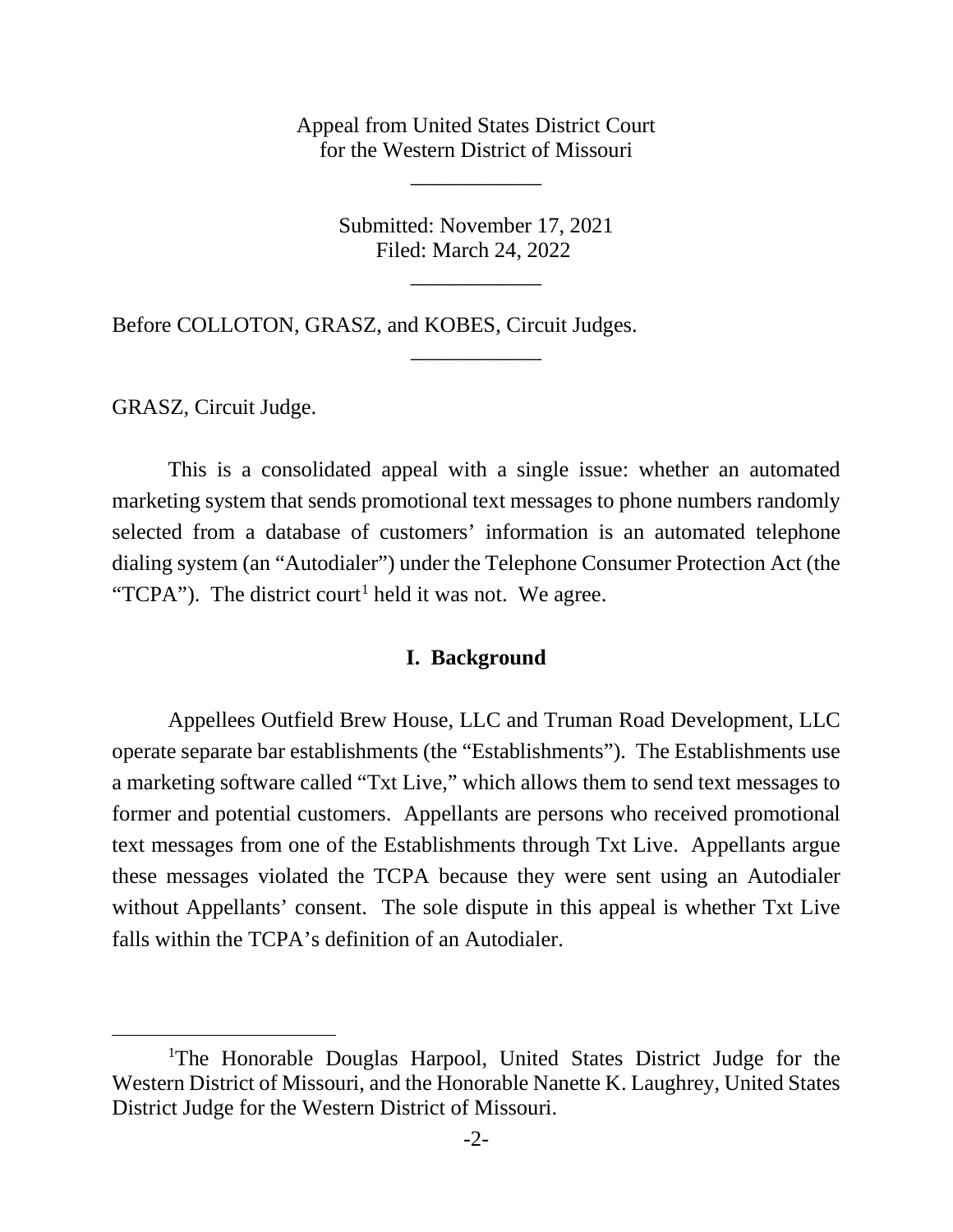Understanding the function of the Txt Live software is central to resolving this issue. Txt Live is used to maintain a database that stores the contact information of the Establishments' former and potential customers. The Establishments' employees manually enter the contact information, including phone numbers, into the Txt Live database. Txt Live is not capable of randomly or sequentially generating phone numbers.

To send a mass text message through Txt Live, employees first narrow the list of recipients using filters. Txt Live's filters can limit text messages to a certain target audience based on a variety of demographic factors. Next, the employees select the number of potential customers to whom the text message will be sent. The employees then draft or select the content of the message and hit "send."

When the employees hit "send," Txt Live performs a few tasks. First, Txt Live applies the chosen filters. Txt Live then shuffles the target contacts using a numerically-based randomizer. If the number of people who meet the filtered criteria exceed the number of people to whom the message will be sent, Txt Live selects the recipients at the top of the randomized list first. Appellants compare the system to shuffling a deck of cards and then taking cards from the top of the shuffled deck. The manually entered phone numbers are shuffled, and Txt Live selects the recipients from the top of the shuffled list. Txt Live then sends the message to the selected phone numbers.

Appellants received promotional text messages from one of the Establishments through this process and brought suit under 47 U.S.C. § 227, which makes it unlawful "to make any call (other than a call made for emergency purposes or made with the prior express consent of the called party) using any [Autodialer] . . . to any telephone number assigned to a . . . cellular telephone service." 47 U.S.C.  $\S 227(b)(1)(A)(iii)$ . In each case, the district court granted summary judgment in favor of the Establishment, holding Txt Live did not meet the statutory definition of an Autodialer.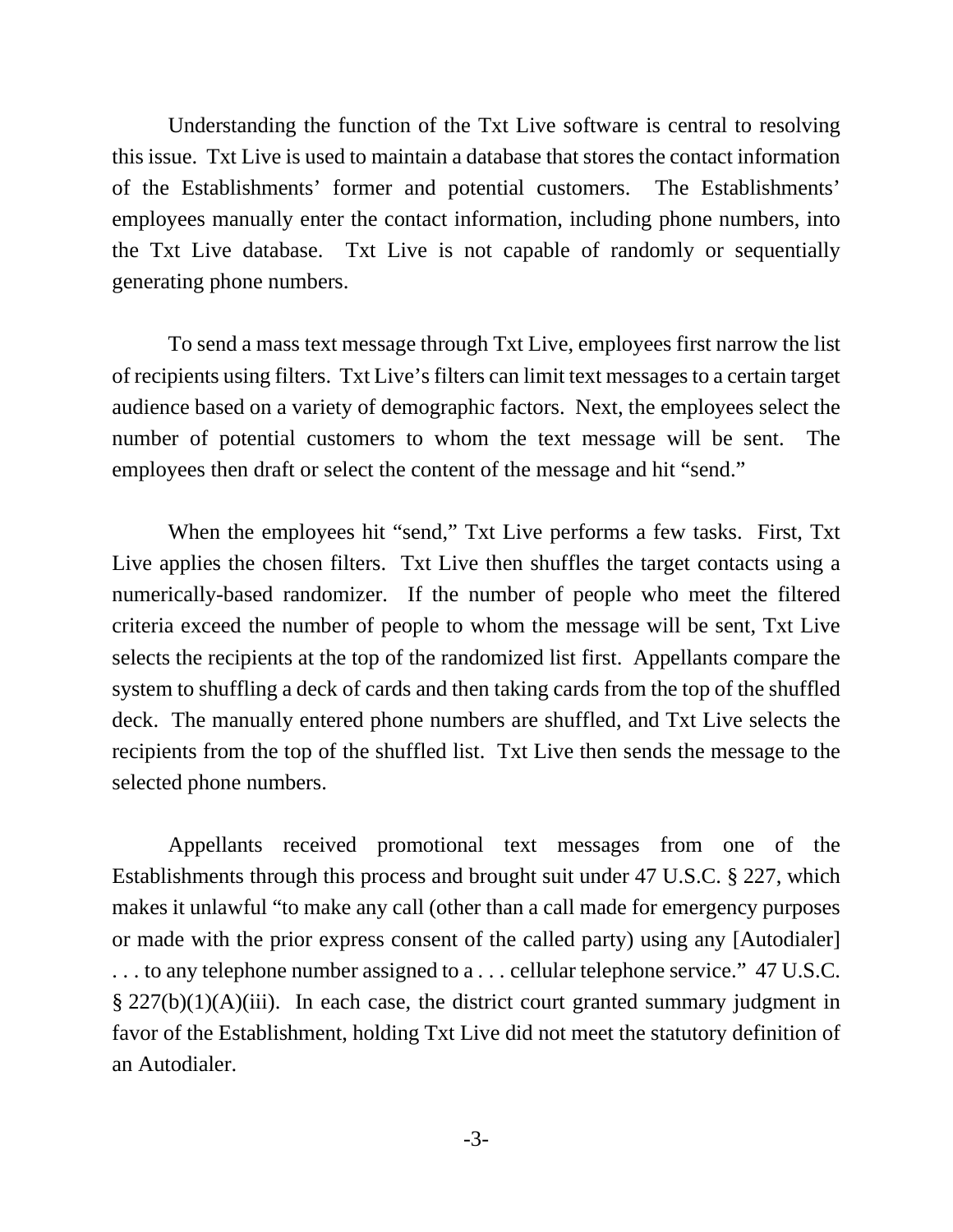## **II. Analysis**

We review the district court's summary judgment ruling de novo. *See LaCurtis v. Express Med. Transporters, Inc.*, 856 F.3d 571, 576 (8th Cir. 2017). The parties agree that this appeal comes down to whether Txt Live falls within the definition of an Autodialer. *See* 47 U.S.C. § 227(a)(1). We agree with the district court that it does not, and therefore, the Establishments are entitled to summary judgment.

The TCPA defines an Autodialer as:

equipment which has the capacity— (A) to store or produce telephone numbers to be called, using a random or sequential number generator; and (B) to dial such numbers.

*Id.* The parties dispute the meaning of the term "produce" as used in § 227(a)(1)(A), and whether it includes Txt Live's random selection of phone numbers from an existing list of contacts. We conclude it does not.

When interpreting a statute, we "begin by analyzing the statutory language, 'assum[ing] that the ordinary meaning of that language accurately expresses the legislative purpose.'" *United States v. I.L.*, 614 F.3d 817, 820 (8th Cir. 2010) (alteration in original) (quoting *Hardt v. Reliance Standard Life Ins. Co.*, 560 U.S. 242, 251 (2010)). "Statutory construction 'is a holistic endeavor,' and, at a minimum, must account for a statute's full text, language as well as punctuation, structure, and subject matter." *U.S. Nat'l Bank of Or. v. Indep. Ins. Agents of Am., Inc.*, 508 U.S. 439, 455 (1993) (internal citation omitted) (quoting *United Savings Ass'n of Tex. v. Timbers of Inwood Forest Assocs., Ltd.*, 484 U.S. 365, 371 (1988)). While a phrase may be susceptible to certain meanings when viewed in isolation, its plain meaning "is often clarified by the remainder of the statutory scheme[.]" *Timbers of Inwood*, 484 U.S. at 371.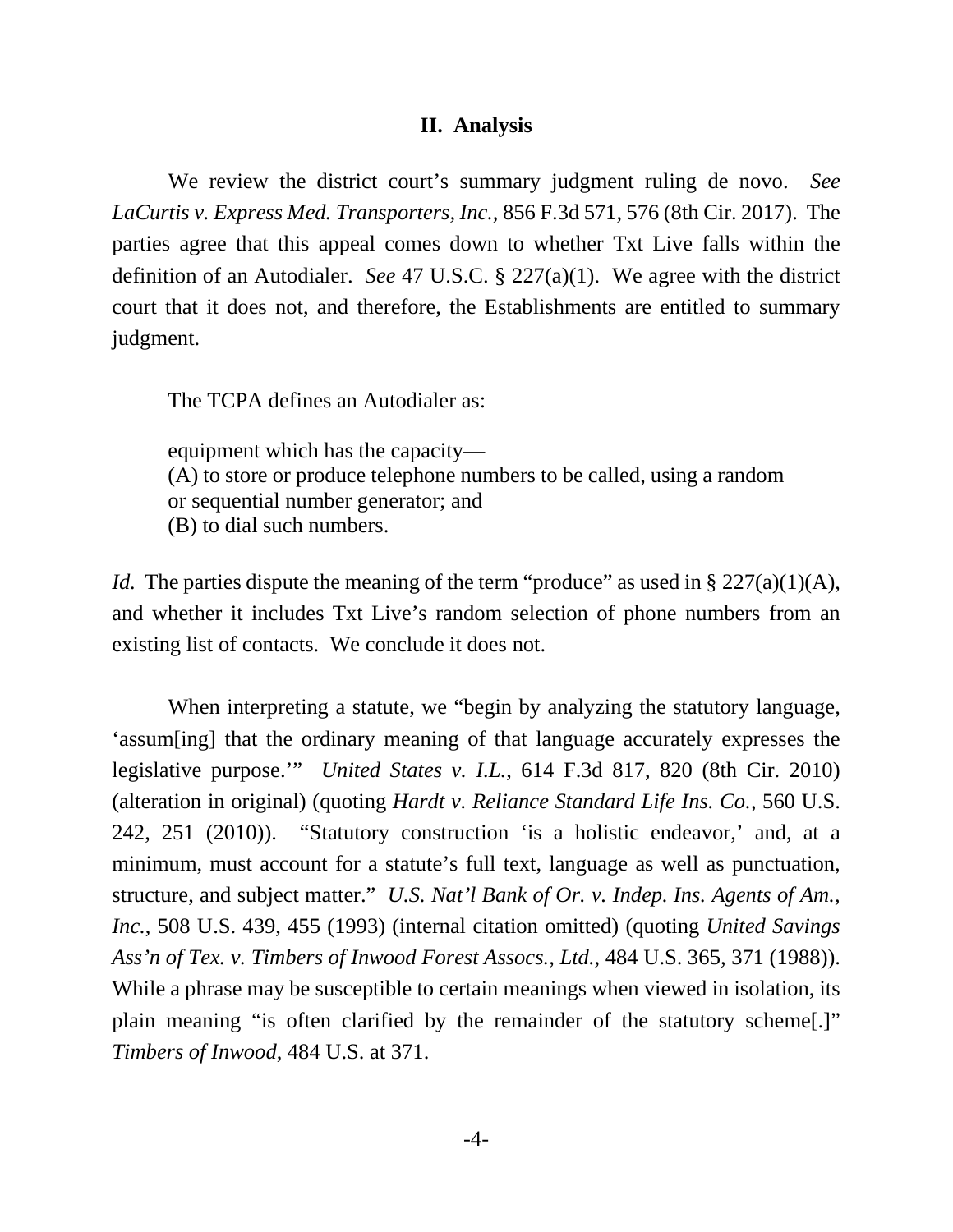So to accurately determine the meaning of "produce" in  $\S 227(a)(1)$ , we must consider its context, especially its subject—that is, the thing doing the producing. Under the language of  $\S 227(a)(1)$ , a "random or sequential number generator" does the producing. While subjects in other contexts may produce by selecting, a generator produces by generating. An electrical generator produces by generating electricity. A password generator produces by generating a password. And a random number generator produces by *generating* a random number. Because Txt Live does not generate phone numbers to be called, it does not "produce telephone numbers to be called" for purposes of  $\S 227(a)(1)$  of the TCPA.

Appellants point to dictionary definitions and common uses of the term "produce" to suggest it includes "select" or "bring forth." But this is the kind of isolated and contextless approach rejected by precedent. *See U.S. Nat'l Bank of Or.*, 508 U.S. at 455. While dictionary definitions and common uses of a word can be helpful, they will derail accurate interpretation if we improperly determine that the meaning of a term used in a statute includes *any* existing definition or use of that term. Just because "produce" can mean "select" in other contexts does not mean it includes "select" here. And just as an electrical generator does not produce by selecting electricity, a random number generator does not produce by selecting a random number.

Appellants argue our interpretation writes "generated" into the statute, citing *Gadelhak v. AT&T Servs.*, 950 F.3d 458, 465–66 (7th Cir. 2020) (rejecting an interpretation of  $\S 227(a)(1)$  that effectively inserts the term "generated" into the statute). However, our interpretation does no such thing. We simply interpret the word "produce." And we conclude "produce," because of the language used in  $§$  227(a)(1), does not mean "select."

Our interpretation is strongly bolstered by the Supreme Court's interpretation of § 227(a)(1) in *Facebook, Inc. v. Duguid*, 141 S. Ct. 1163 (2021), which was decided after this district court's summary judgment ruling. While *Facebook*  addressed a different issue than is presented here, we find the principles announced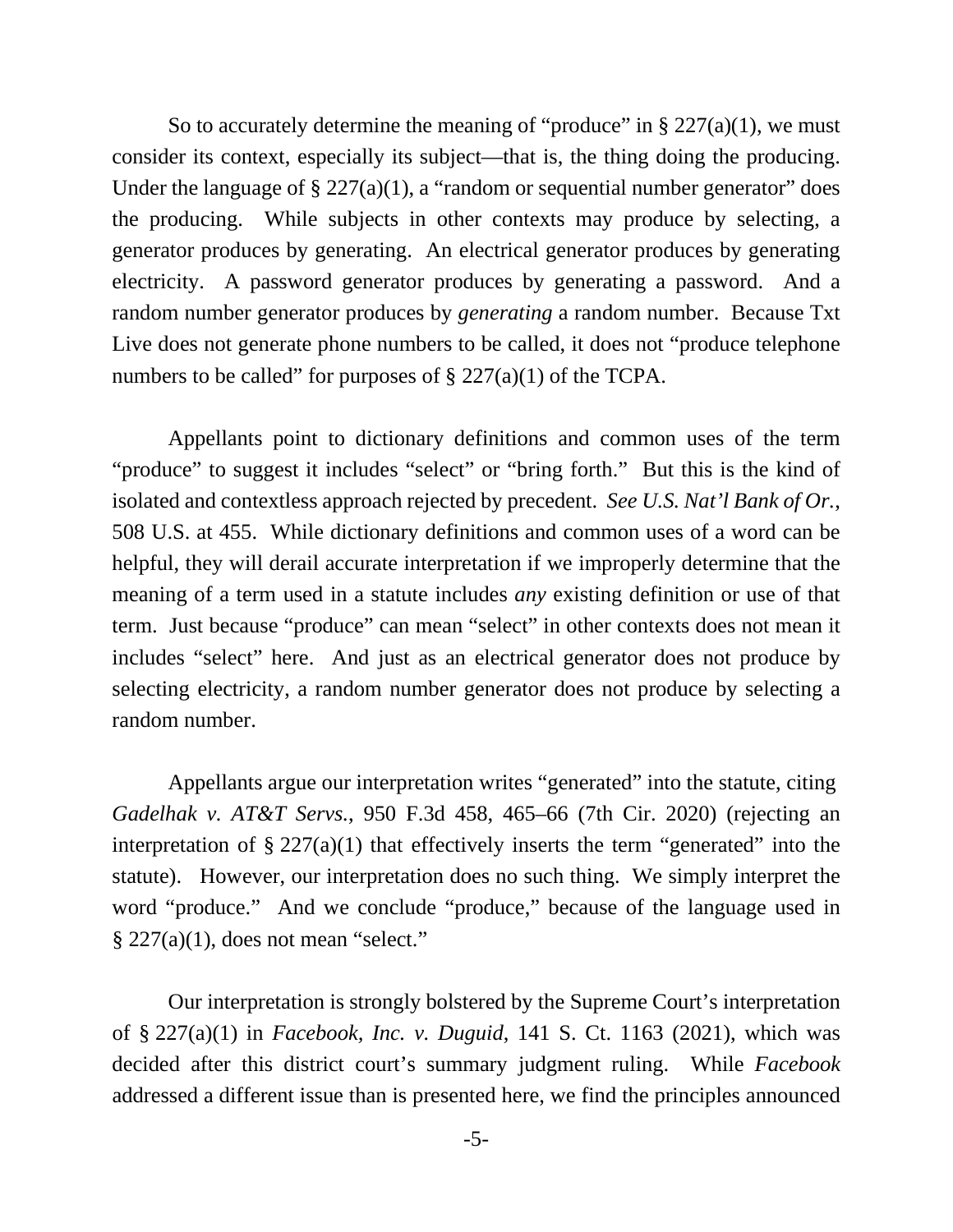by the Court support our interpretation. In *Facebook*, a social media platform ("Facebook") maintained a security feature that sent users "login notification" text messages when an unknown device attempted to log in to a user's account. *Facebook*, 141 S. Ct. at 1168. Putative class representative Noah Duguid argued Facebook's system was an Autodialer, even though it did not make use of a random or sequential number generator, because it stored phone numbers and sent automated text messages to the stored numbers. *Id.* at 1169.

The issue in *Facebook* was whether the clause "using a random or sequential number generator" under  $\S 227(a)(1)$  only modifies the word "produce" or whether it modifies both "store" and "produce."[2](#page-5-0) *Id.* The Court held the clause modifies both "store" and "produce," meaning the definition of Autodialer "excludes equipment that does not 'us[e] a random or sequential number generator.'" *Id.* at 1169–71 (quoting  $\S 227(a)(1)(A)$ ). In reaching this conclusion, the Court emphasized that § 227 "target[s] a unique type of telemarketing equipment that risks dialing emergency lines randomly or tying up all the sequentially numbered lines at a single entity." *Id.* The Court reasoned, "Expanding the definition of an [A]utodialer to encompass any equipment that merely stores and dials telephone numbers would take a chainsaw to these nuanced problems when Congress meant to use a scalpel." *Id.* 

Txt Live is exactly the kind of equipment *Facebook* excluded from § 227(a)(1)—"equipment that merely stores and dials telephone numbers." *Id.* And while Appellants argue Txt Live differs from the system in *Facebook* because it uses a numerically-based randomizer to shuffle and select phone numbers, we find this

<span id="page-5-0"></span><sup>&</sup>lt;sup>2</sup>Other circuits had addressed this issue, and the Third, Seventh, and Eleventh Circuits agreed with Facebook, while the Ninth (the circuit below in *Facebook*), Second, and Sixth Circuits agreed with the approach argued by Duguid. *Compare Marks v. Crunch San Diego, LLC*, 904 F.3d 1041, 1043 (9th Cir. 2018), *and Duran v. La Boom Disco, Inc.*, 955 F.3d 279, 284 (2d Cir. 2020), *and Allan v. Pa. Higher Educ. Assistance Agency*, 968 F.3d 567, 571, 580 (6th Cir. 2020), *with Glasser v. Hilton Grand Vacations Co.*, 948 F.3d 1301, 1306 (11th Cir. 2020), *and Gadelhak*, 950 F.3d at 468, *and Dominguez v. Yahoo, Inc.*, 894 F.3d 116, 121 (3d Cir. 2018).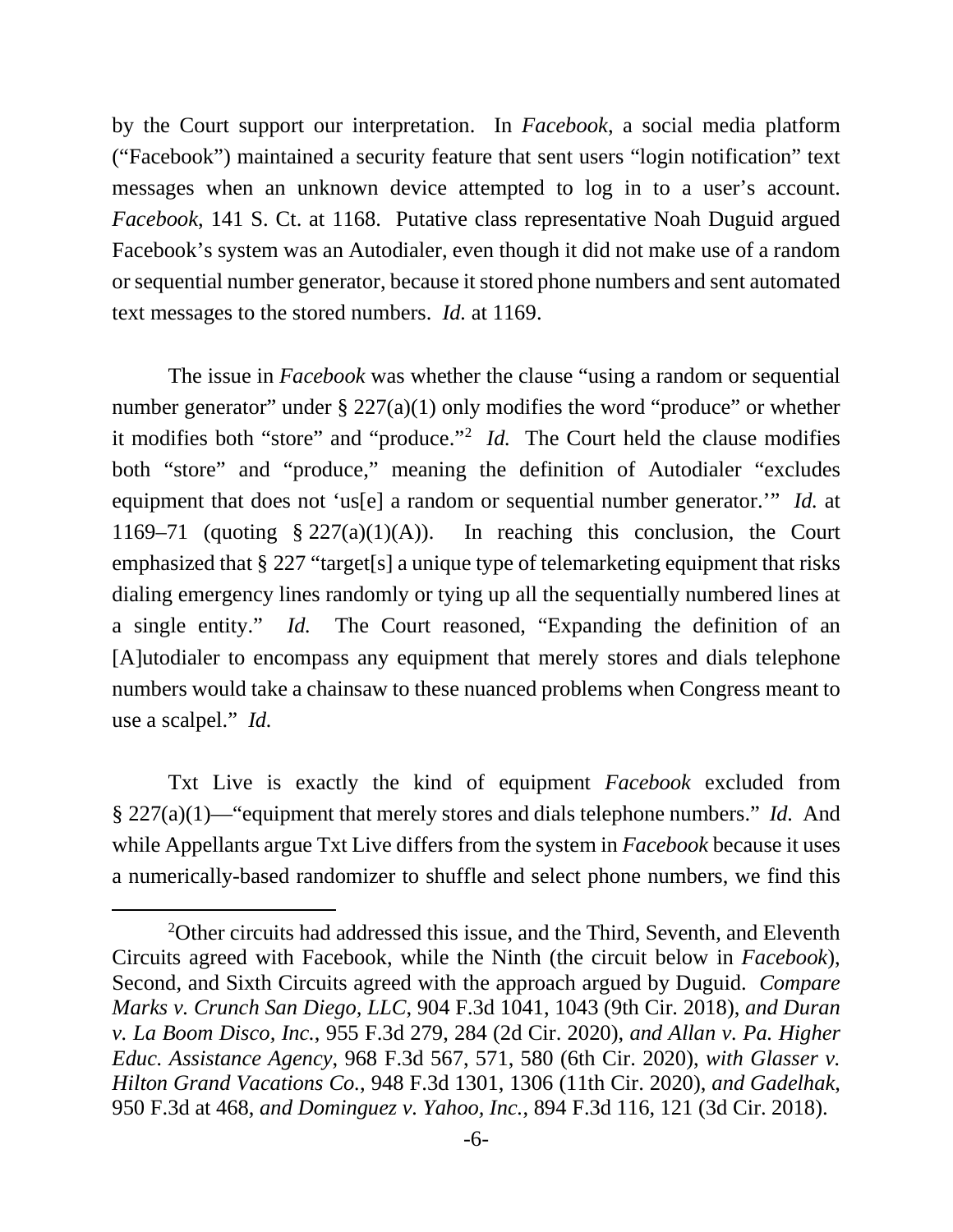unpersuasive. *Facebook* was not concerned with how an automatic texting system may organize and select phone numbers. The Court was instead concerned with Congress's limiting the definition of Autodialer to unique equipment capable of randomly dialing emergency lines and tying up sequentially numbered business lines. *See id.* And this concern reaches a vanishing point with a system that is only designed to text potential customers who have voluntarily given a business their phone numbers.

Appellants argue our interpretation ignores footnote 7 in *Facebook*. Footnote 7 responded to the argument that the Court's interpretation renders the word "store" superfluous because it is difficult to imagine how a random or sequential number generator could store a phone number without first producing it. *See id.* at 1172 n.7. The Court responded:

"It is no superfluity," however, for Congress to include both functions in the [A]utodialer definition so as to clarify the domain of prohibited devices. For instance, an [A]utodialer might use a random number generator to determine the order in which to pick phone numbers from a preproduced list. It would then store those numbers to be dialed at a later time. In any event, even if the storing and producing functions often merge, Congress may have "employed a belt and suspenders approach" in writing the statute.

*Id.* (citations omitted). Like other courts, we do not believe the Court's footnote indicates it believed systems that randomly select from non-random phone numbers are Autodialers. *See, e.g., Tehrani v. Joie de Vivre Hosp., LLC*, No. 19-cv-08168, 2021 WL 3886043, at \*6–7 (N.D. Cal. Aug. 31, 2021); *Timms v. USAA Fed. Sav. Bank*, No. 3:18-CV-01495, 2021 WL 2354931, at \*6–7 (D.S.C. June 9, 2021). The hypothetical system considered by the Court was a system in which numbers were sequentially generated before being stored and later randomly selected. *See* Brief of Amici Curiae Pro. Ass'n for Customer Engagement at 17–19, *Facebook*, 141 S. Ct. 1163. Txt Live does not sequentially generate phone numbers.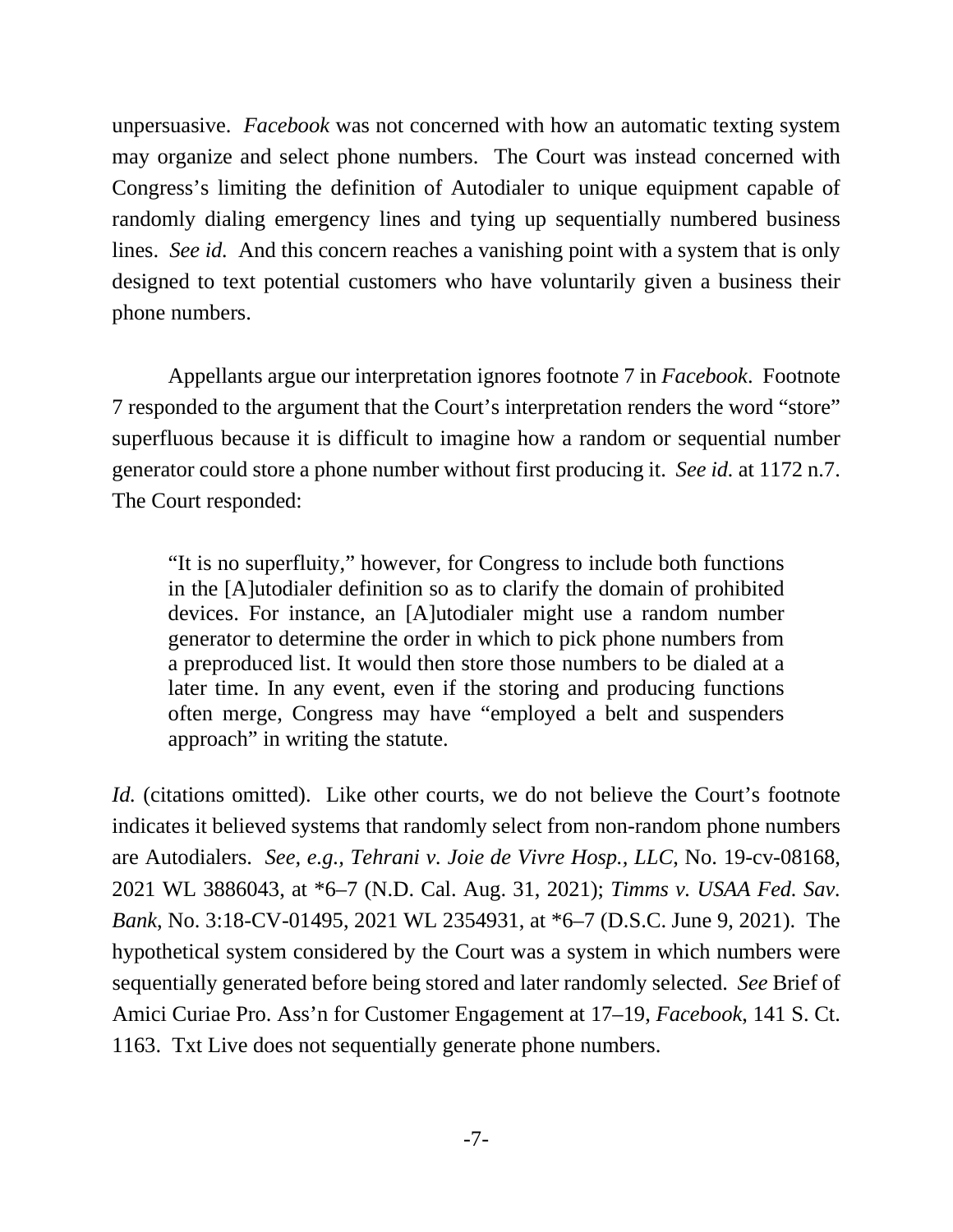Further, the Court struggled with the difficult question of how a number generator could store a phone number without first producing it. The Court explained Congress may have used "store" to "clarify the domain of prohibited devices" rather than specify a distinct category of systems which store but do not produce phone numbers. *Facebook*, 141 S. Ct. at 1172 n.7. The Court was not suggesting, as Appellants argue, that the term "produce" includes randomly selecting from a database of non-randomly collected phone numbers. This would conflict with the Court's overall conclusion that a system which merely stores and dials phone numbers is not an Autodialer.<sup>[3](#page-7-0)</sup> And at its bottom, Txt Live is a system that merely stores and dials phone numbers.

## **III. Conclusion**

For the reasons set forth herein, we affirm.

COLLOTON, Circuit Judge, concurring in part.

I concur in the opinion of the court, except for footnote three regarding denials of certiorari and summary reconsideration orders. *See Missouri v. Jenkins*, 515 U.S.

<span id="page-7-0"></span><sup>&</sup>lt;sup>3</sup>While "a denial of certiorari normally carries no implication or inference," *United States v. Kras*, 409 U.S. 434, 443 (1973), it does not escape our notice that in the wake of *Facebook,* the Court granted certiorari and remanded cases that held systems that dialed from a group of pre-collected phone numbers were Autodialers, *see La Boom Disco v. Duran*, 141 S. Ct. 2509 (2021); *Pa. Higher Educ. Assistance Agency v. Allan*, 141 S. Ct. 2509 (2021), indicating "a 'reasonable probability' that the [respective] Court[s] of Appeals would reject a legal premise on which [they] relied[.]" *Tyler v. Cain*, 533 U.S. 656, 666 n.6 (2001) (quoting *Lawrence v. Chater*, 516 U.S. 163, 167 (1996)). On the same day, the Court denied certiorari to cases that held systems that dialed from a group of pre-collected numbers were not Autodialers. *See Gadelhak v. AT&T Servs., Inc.*, 141 S. Ct. 2552 (2021); *Glasser v. Hilton Grand Vacations Co.*, 141 S. Ct. 2510 (2021).